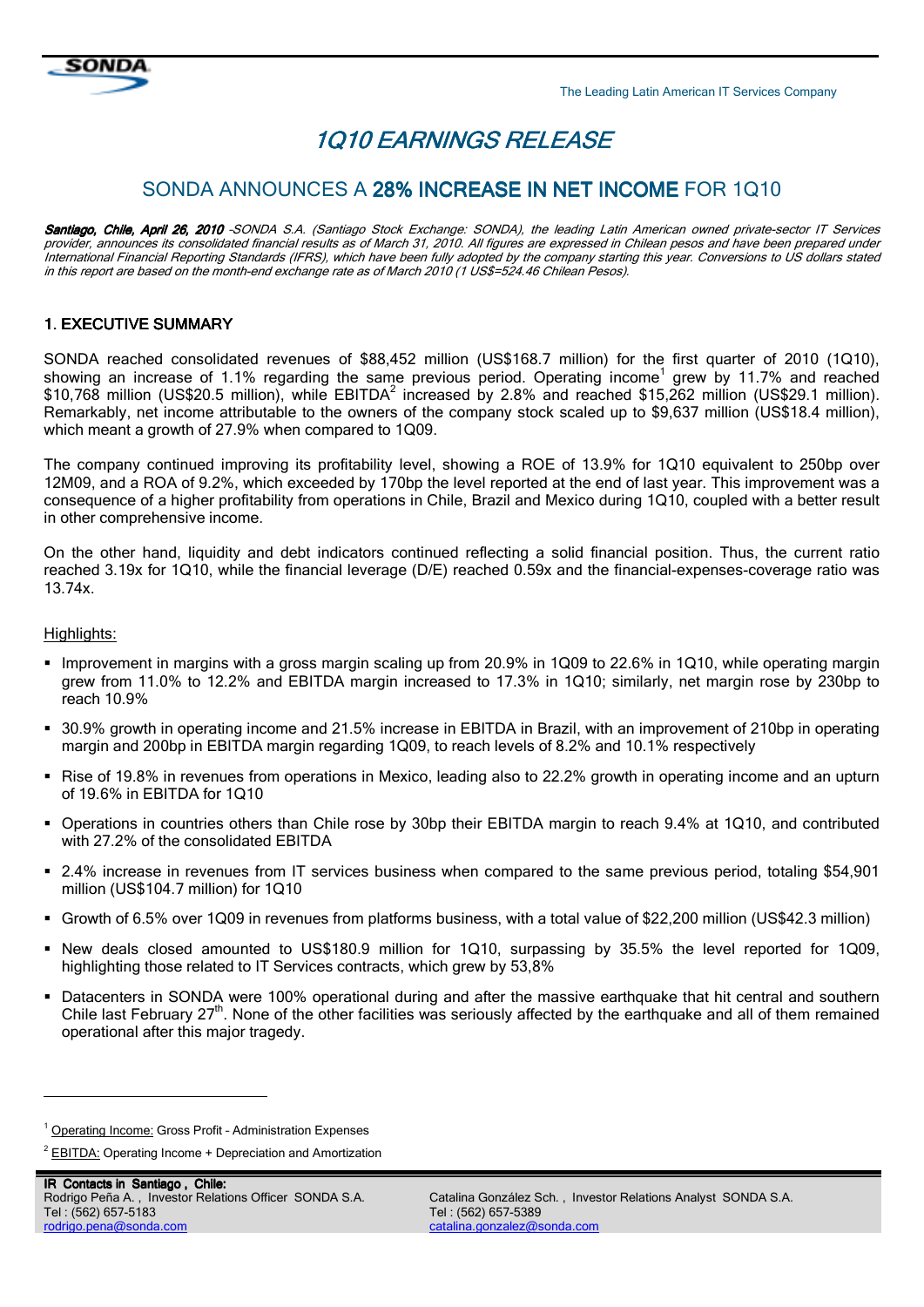# Figure 1 - Consolidated Financial Statements

| <b>CONSOLIDATED FINANCIAL STATEMENT</b>                             |           |           |             |           |  |  |  |
|---------------------------------------------------------------------|-----------|-----------|-------------|-----------|--|--|--|
| SONDA S.A.                                                          |           |           |             |           |  |  |  |
| In millions of Ch\$                                                 |           |           |             |           |  |  |  |
| <b>Income Statement</b>                                             | mar-09    | mar-10    | Desv.       | Var.%     |  |  |  |
| Revenues                                                            | 87.472    | 88,452    | 980         | 1.1%      |  |  |  |
| <b>Cost of Sales</b>                                                | $-69,165$ | $-68,500$ | 665         | $-1.0%$   |  |  |  |
| <b>Gross Profit</b>                                                 | 18,307    | 19,951    | 1,645       | 9.0%      |  |  |  |
| Administration Expenses                                             | $-8,663$  | $-9,184$  | $-521$      | 6.0%      |  |  |  |
| Operating Income                                                    | 9,644     | 10,768    | 1,124       | 11.7%     |  |  |  |
| Depreciation and Amortization                                       | 5,198     | 4,495     | $-703$      | $-13.5%$  |  |  |  |
| <b>EBITDA</b>                                                       | 14,841    | 15,262    | 421         | 2.8%      |  |  |  |
| Other Income                                                        | 1,419     | 516       |             | $-63.7%$  |  |  |  |
| <b>Financial Income</b>                                             | 812       | 1,572     | -904<br>760 | 93.6%     |  |  |  |
| <b>Financial Expenses</b>                                           | $-822$    | $-1,111$  | -289        | 35.2%     |  |  |  |
| Foreign Exchange Differences                                        | 758       | 1,745     | 988         | 130.4%    |  |  |  |
| Income (Loss) for Indexed Assets and Liabilities                    | $-1,138$  | 37        | 1,175       | $-103.3%$ |  |  |  |
| Other Gains (Losses)                                                | $-591$    | $-681$    | $-90$       | 15.3%     |  |  |  |
| <b>Net Income before Taxes</b>                                      | 10,082    | 12,846    | 2,764       | 27.4%     |  |  |  |
| Income Tax Expense                                                  | $-2,170$  | $-2,888$  | $-717$      | 33.1%     |  |  |  |
| Net Income from Continuing Operations                               | 7,912     | 9,959     | 2,047       | 25.9%     |  |  |  |
| Net Income Attributable to Minority Interest                        | 374       | 322       | $-53$       | $-14.0%$  |  |  |  |
| Net Income Attributable to Owners of the Company                    | 7,537     | 9,637     | 2,099       | 27.9%     |  |  |  |
| <b>Balance Sheet</b>                                                | dic-09    | $mar-10$  | Desv.       | Var.%     |  |  |  |
| <b>Assets</b>                                                       | 453,282   | 468,458   | 15,176      | 3.3%      |  |  |  |
| <b>Current Assets</b>                                               | 252,735   | 267,401   | 14,667      | 5.8%      |  |  |  |
| Cash and Cash Equivalents                                           | 111,611   | 90,678    | $-20,933$   | $-18.8%$  |  |  |  |
| Trade Accounts Receivable and Other Receivables, Net                | 74,257    | 73,567    | $-690$      | $-0.9%$   |  |  |  |
| Accounts Receivable from Related Companies                          | 19,699    | 22,338    | 2,639       | 13.4%     |  |  |  |
| Inventories                                                         | 12,935    | 18,223    | 5,288       | 40.9%     |  |  |  |
| <b>Other Assets</b>                                                 | 34,232    | 62,595    | 28,363      | 82.9%     |  |  |  |
| Property, Plant and Equipment, Net                                  | 50,841    | 51,709    | 868         | 1.7%      |  |  |  |
| <b>Investment Properties</b>                                        | 3,439     | 3,432     | $-7$        | $-0.2%$   |  |  |  |
| Intangibles Assets and Goodwill                                     | 112,843   | 114,000   | 1,157       | 1.0%      |  |  |  |
| <b>Other Assets</b>                                                 | 33,424    | 31,916    | $-1,509$    | $-4.5%$   |  |  |  |
| <b>Liabilities</b>                                                  | 166,294   | 172,697   | 6,403       | 3.9%      |  |  |  |
| <b>Current Liabilities</b>                                          | 77,868    | 83,894    | 6,026       | 7.7%      |  |  |  |
| <b>Other Current Financial Liabilities</b>                          | 10,928    | 9,705     | $-1,223$    | $-11.2%$  |  |  |  |
| <b>Other Liabilities</b>                                            | 66,940    | 74,189    | 7,249       | 10.8%     |  |  |  |
| Other Non-Current Financial Liabilities                             | 70,795    | 71,094    | 299         | 0.4%      |  |  |  |
| Other Liabilities, Non-Current                                      | 17,631    | 17,710    | 79          | 0.4%      |  |  |  |
| Minority Interest                                                   | 3,516     | 3,074     | -442        | $-12.6%$  |  |  |  |
| Total Shareholders' Equity Attributable to Owners of the<br>Company | 283,472   | 292,687   | 9,214       | 3.3%      |  |  |  |
| Total Liabilities and Shareholders' Equity                          | 453,282   | 468,458   | 15,176      | 3.3%      |  |  |  |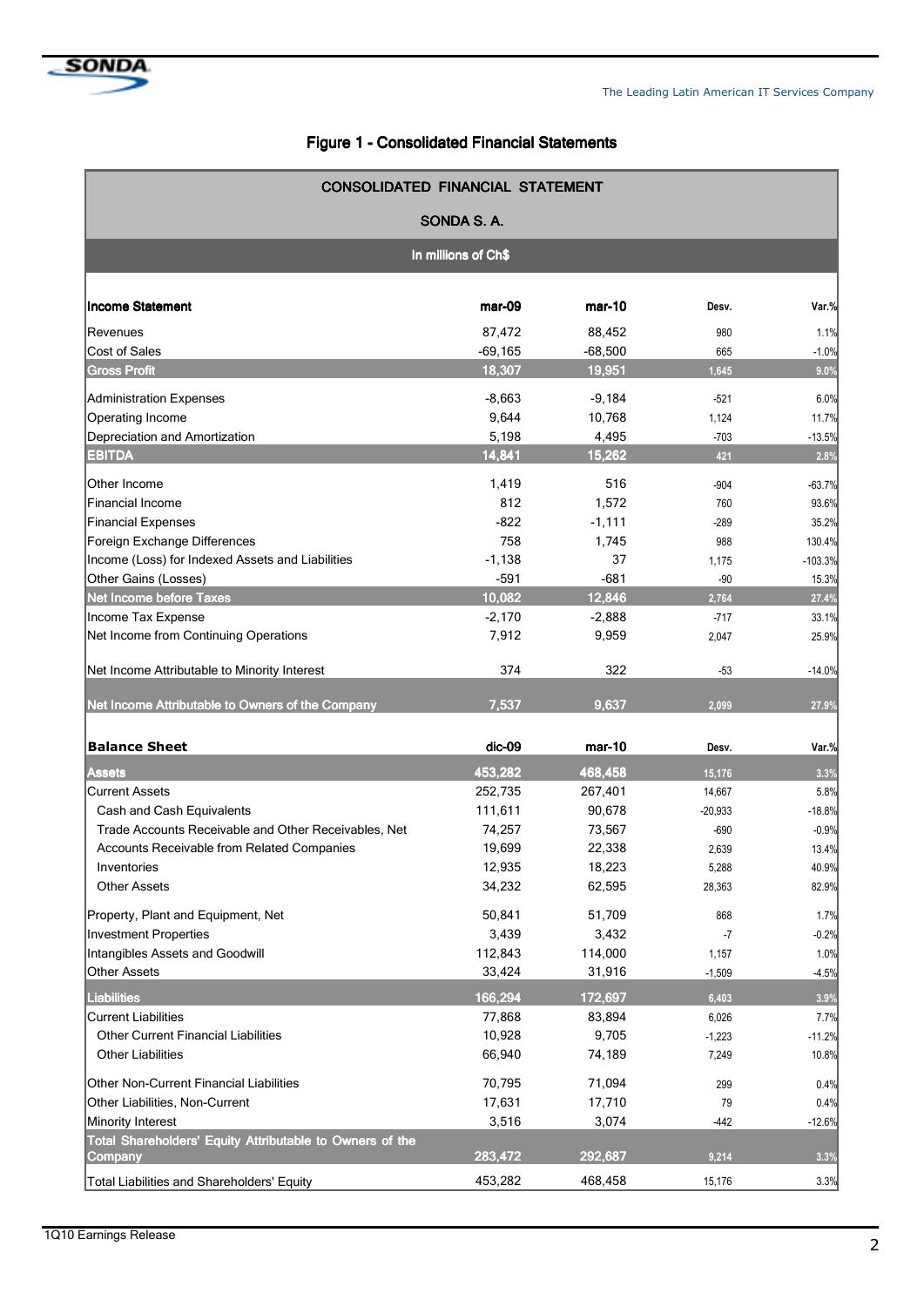

### 2. MANAGEMENT DISCUSSION AND ANALYSIS ON 1Q10 CONSOLIDATED RESULTS

# CONSOLIDATED RESULTS FOR MARCH 2010 (1Q10)

#### **REVENUES**

Consolidated revenues amounted to \$88,452 million (US\$168.7 million) for 1Q10, representing 1.1% growth over the same previous period, mostly explained by the following changes:

→ 2.4% increase in revenues from IT services business regarding 1Q09, showing a total of \$54,901 million (US\$104.7 million) for 1Q10, mainly explained by:

- larger revenues from professional services (+\$1,766 million equivalent to US\$3.4 million), mostly due to new businesses developped in Brazil, Mexico and OPLA

- larger revenues from IT support services (+\$530 million equivalent to US\$1.0 million), primarily coming from operations in Brazil and OPLA

 rise of 6.5% in platforms business with total revenues of \$22,200 million (US\$42.3 million) for 1Q10, mainly as a result of:

- increase in hardware sales (+\$892 million equivalent to US\$1.7 million), primarily due to new businesses in Chile

- growth in revenues from hardware and software rentals (+\$316 million equivalent to US\$0.6 million), as a result of larger sales in Chile

 $\rightarrow$  applications business with total revenues of \$11,350 million (US\$21.6 million) for 1Q10, with a decline of 12.7% regarding 1Q09, mostly explained by:

- lower revenues from support and implementation services (-\$2,456 million equivalent to US\$4.7 million), primarily due to a lower business level in OPLA

- lower revenues from software development (-\$1,456 million equivalent to US\$2.8 million), mainly in Brazil

- larger revenues from license sales (+\$2,282 million equivalent to US\$4.4 million), largely explained by new businesses in Brazil

Regarding revenue breakdown by business line, IT services business contributed with a 62.1% of consolidated revenues during 1Q10, applications business provided a 12.8% and platforms business generated the remaining 25.1%.

| -90<br><b>SONDA CONSOLIDATED</b> |          | - ,      |          |          |
|----------------------------------|----------|----------|----------|----------|
| Revenues in Millions of Ch\$     | $mar-09$ | $mar-10$ | Var.     | %        |
| <b>Business Line</b>             |          |          |          |          |
| <b>Platforms</b>                 | 20,835   | 22,200   | 1,365    | 6.5%     |
| <b>IT Services</b>               | 53,639   | 54,901   | 1,262    | 2.4%     |
| Applications                     | 12,997   | 11,350   | $-1,647$ | $-12.7%$ |
| <b>Total</b>                     | 87,472   | 88,452   | 980      | 1.1%     |
| <b>Share by Business Line</b>    |          |          |          |          |
| <b>Platforms</b>                 | 23.8%    | 25.1%    |          |          |
| <b>IT Services</b>               | 61.3%    | 62.1%    |          |          |
| Applications                     | 14.9%    | 12.8%    |          |          |
| <b>Total</b>                     | 100.0%   | 100.0%   |          |          |

#### Figure 2 - Consolidated Revenues by Business Line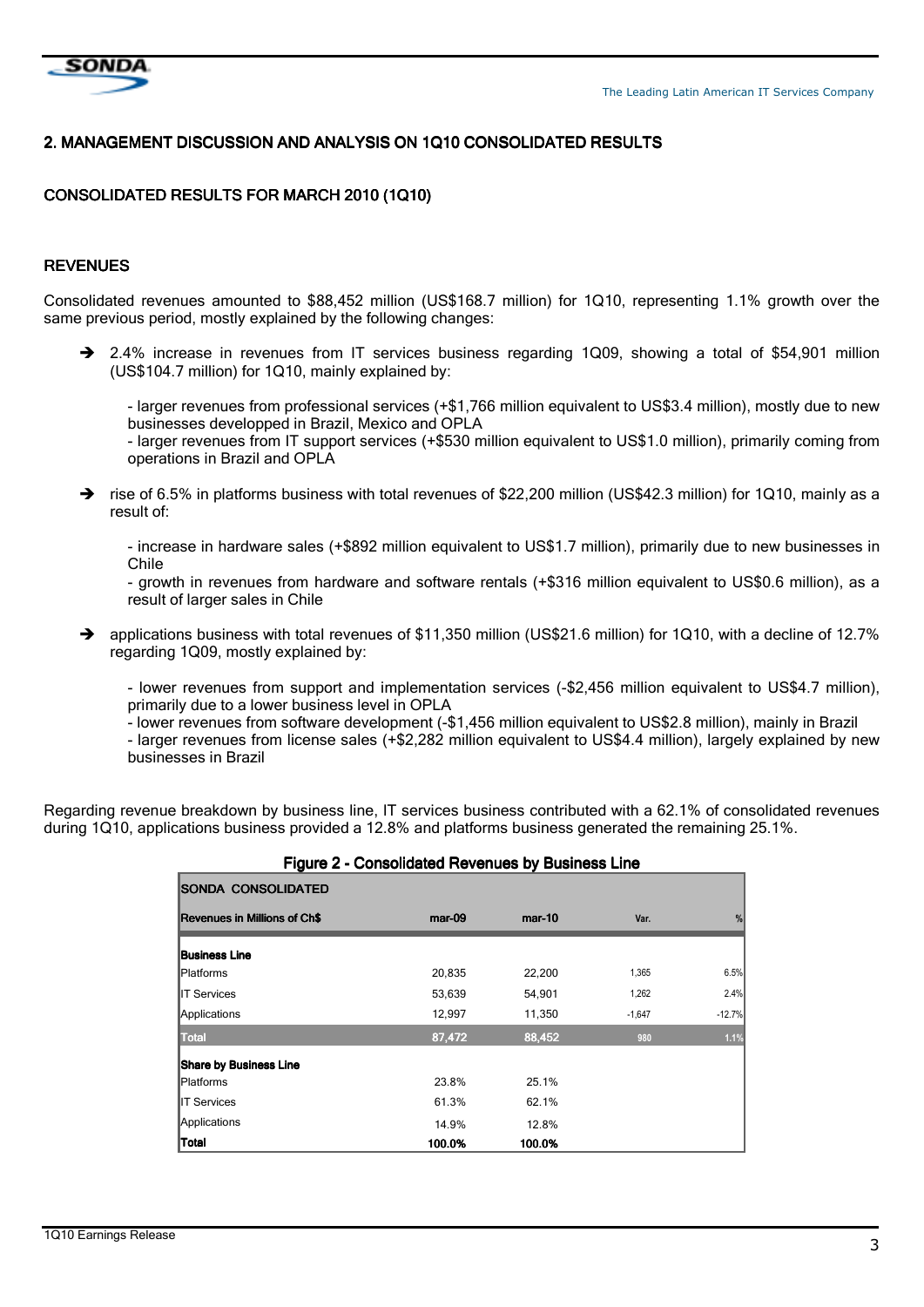

 $\overline{\phantom{a}}$ 

#### COST OF SALES AND ADMINISTRATION EXPENSES

Cost of sales amounted to \$68,500 million (US\$130.6 million) for 1Q10 and showed a decline of 1.0% regarding 1Q09, primarily as a result of lower costs coming from operations in Brazil and OPLA.

Administration expenses totaled \$9,184 million (US\$17.5 million) for 1Q10, with a rise of 6.0% over the same previous period, mostly explained by larger expenses in Chile and Mexico.

#### OPERATING INCOME AND EBITDA

Operating income reached \$10,768 million (US\$20.5 million) for 1Q10, representing an increase of 11.7% regarding 1Q09. This growth was primarily due to better operating results from operations in Chile, Brazil and Mexico. On the other hand, gross margin as a percentage of revenues scaled up to 22.6%, which meant 170bp growth regarding 1Q09, while operating margin rose by 120bp to reach 12.2% at 1Q10.

EBITDA totalled \$15,262 million (US\$29.1 million) for 1Q10, with an increase of 2.8% over the same previous period, mainly due to better results in Brazil, Chile and Mexico. EBITDA margin grew by 30bp and reached 17.3% for 1Q10. Increase in EBITDA did not match that of the operating income due to the lower level of depreciations and amortizations reported for the period.

|                                                  | <b>Figure 3 - Income Statement</b> |           |       |         |
|--------------------------------------------------|------------------------------------|-----------|-------|---------|
| <b>SONDA CONSOLIDATED INCOME STATEMENT</b>       |                                    |           |       |         |
| In millions of Ch\$                              |                                    |           |       |         |
| <b>INCOME STATEMENT</b>                          | mar-09                             | mar-10    | Var.  | %       |
| Revenues                                         | 87,472                             | 88,452    | 980   | 1.1%    |
| Cost of Sales                                    | $-69,165$                          | $-68,500$ | 665   | $-1.0%$ |
| <b>Gross Profit</b>                              | 18,307                             | 19,951    | 1,645 | 9.0%    |
| <b>Administration Expenses</b>                   | $-8,663$                           | $-9,184$  |       |         |
| Operating Income                                 | 9,644                              | 10,768    | 1,124 | 11.7%   |
| <b>EBITDA</b>                                    | 14,841                             | 15,262    | 421   | 2.8%    |
| Net Income Attributable to Owners of the Company | 7,537                              | 9,637     | 2,099 | 27.9%   |
| <b>FINANCIAL RATIOS</b>                          |                                    |           |       |         |
| Gross Margin                                     | 20.9%                              | 22.6%     |       |         |
| <b>Operating Margin</b>                          | 11.0%                              | 12.2%     |       |         |
| <b>EBITDA Margin</b>                             | 17.0%                              | 17.3%     |       |         |
| Net Margin                                       | 8.6%                               | 10.9%     |       |         |

# OTHER COMPREHENSIVE INCOME (EXCLUDING ADMINISTRATION EXPENSES)

Total other comprehensive income, excluding administration expenses, increased by 374.3% when compared to 1Q09, moving from a gain of \$438 million (US\$0.8 million) to one of \$2,079 million (US\$4.0 million) for 1Q10. This positive change was largely due to the following factors:

- $\rightarrow$  higher financial income for \$760 million (US\$1.4 million) regarding 1Q09, totaling \$1,572 million (US\$3.0 million) at 1Q10
- $\rightarrow$  gain of \$1,175 million (US\$2.2 million) in income for indexed assets and liabilities, reaching a positive balance of \$37 million (US\$0.1 million) for 1Q10
- $\blacktriangle$  profit of \$988 million (US\$1.9 million) in foreign exchange differences, leading to a positive balance of \$1,745 million (US\$3.3 million) for 1Q10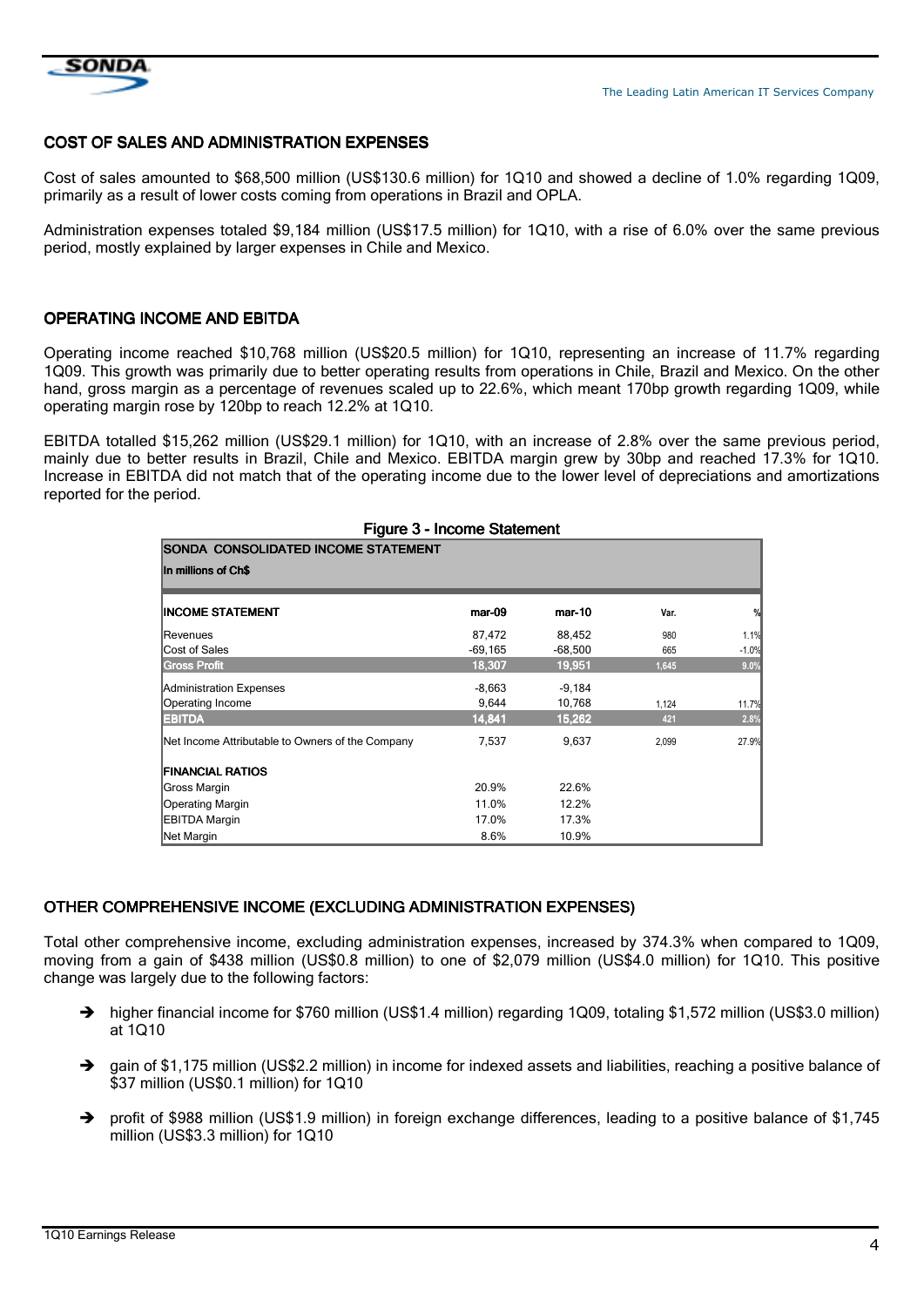

#### NET INCOME ATTRIBUTABLE TO THE OWNERS OF THE COMPANY

Net income attributable to the owners of the company amounted to \$9,637 million (US\$18.4 million) for 1Q10, representing a 27.9% growth when compared to the same previous period. This increase was primarily explained by the gross profit improvement achieved during the first quarter of 2010, also by a better result related to other comprehensive income. Thus, net margin rose by 230bp, and moved from 8.6% at 1Q09 to 10.9% at 1Q10.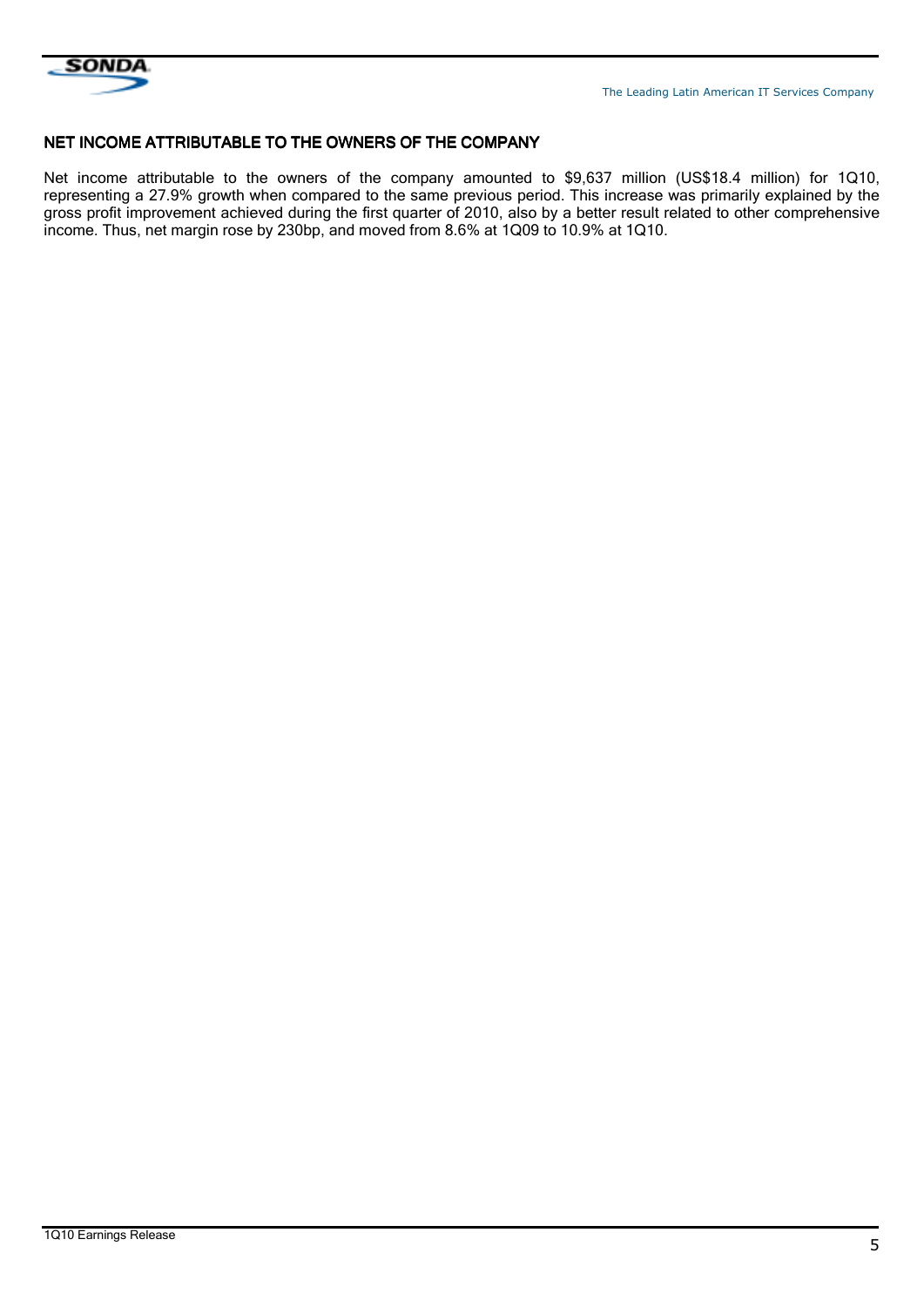

# 3. REGIONAL RESULTS FOR THE FIRST QUARTER OF 2010 (1Q10)

# CHILE

Main changes in Chile between 1Q09 and 1Q10 are described below:

- → revenues of \$44,496 million (US\$84.8 million) for 1Q10, showing a 5.8% growth over the level recorded in the same previous period, mainly due to larger revenues from platforms business (+18.5%)
- → increase of 15.6% in operating income, totaling \$7,692 million (US\$14.7 million) for 1Q10, primarily as a result of higher revenues of the period
- rise of 3.9% in EBITDA, amounting to \$11,124 million (US\$21.2 million) and partly reflecting 1Q10 operating improvement
- $\rightarrow$ 150bp growth in operating margin to reach 17.3%, and EBITDA margin of 25.0% for 1Q10

| Figure 4 - Business in Chile   |            |            |       |               |  |  |
|--------------------------------|------------|------------|-------|---------------|--|--|
| In millions of Ch\$            | $mar-09$   | mar-10     | Var.  | $\frac{9}{6}$ |  |  |
|                                |            |            |       |               |  |  |
| <b>CHILE</b>                   |            |            |       |               |  |  |
| Revenues                       | 42,042     | 44.496     | 2,454 | 5.8%          |  |  |
| <b>Platforms</b>               | 15,582     | 18.458     | 2.875 | 18.5%         |  |  |
| <b>IT Services</b>             | 24.133     | 23.754 -   | 380   | $-1.6%$       |  |  |
| Applications                   | 2,327      | $2.285 -$  | 41    | $-1.8%$       |  |  |
| Cost of Sales                  | $32,213 -$ | $33,187 -$ | 974   | 3.0%          |  |  |
| <b>Gross Profit</b>            | 9,829      | 11,310     | 1,480 | 15.1%         |  |  |
| <b>Administration Expenses</b> | $3.176 -$  | $3.617 -$  | 441   | 13.9%         |  |  |
| Operating Income               | 6,653      | 7,692      | 1,039 | 15.6%         |  |  |
| <b>EBITDA</b>                  | 10.708     | 11.124     | 416   | 3.9%          |  |  |
| <b>Operating Margin</b>        | 15.8%      | 17.3%      |       |               |  |  |
| <b>EBITDA Margin</b>           | 25.5%      | 25.0%      |       |               |  |  |

#### BRAZIL

Main changes in operations in Brazil between 1Q09 and 1Q10 are detailed below:

- revenues of \$30,902 million (US\$58.9 million) for 1Q10, with a decline of 2.4% regarding 1Q09, resulting primarily from lower revenues coming from applications business line
- → 2.2% growth in IT services revenues, totaling \$23,007 million (US\$43.9 million) for 1Q10, as a consequence of a larger business level related to professional services
- increase of 30.9% in operating income and rise of 21.5% in EBITDA, with final amounts of \$2,536 million (US\$4.8 million) and \$3,106 million (US\$5.9 million) respectively, mainly explained by a higher gross profit and savings in administration expenses
- → 210bp growth in operating margin and rise of 200bp in EBITDA margin for 1Q10, reaching levels of 8.2% and 10.1% respectively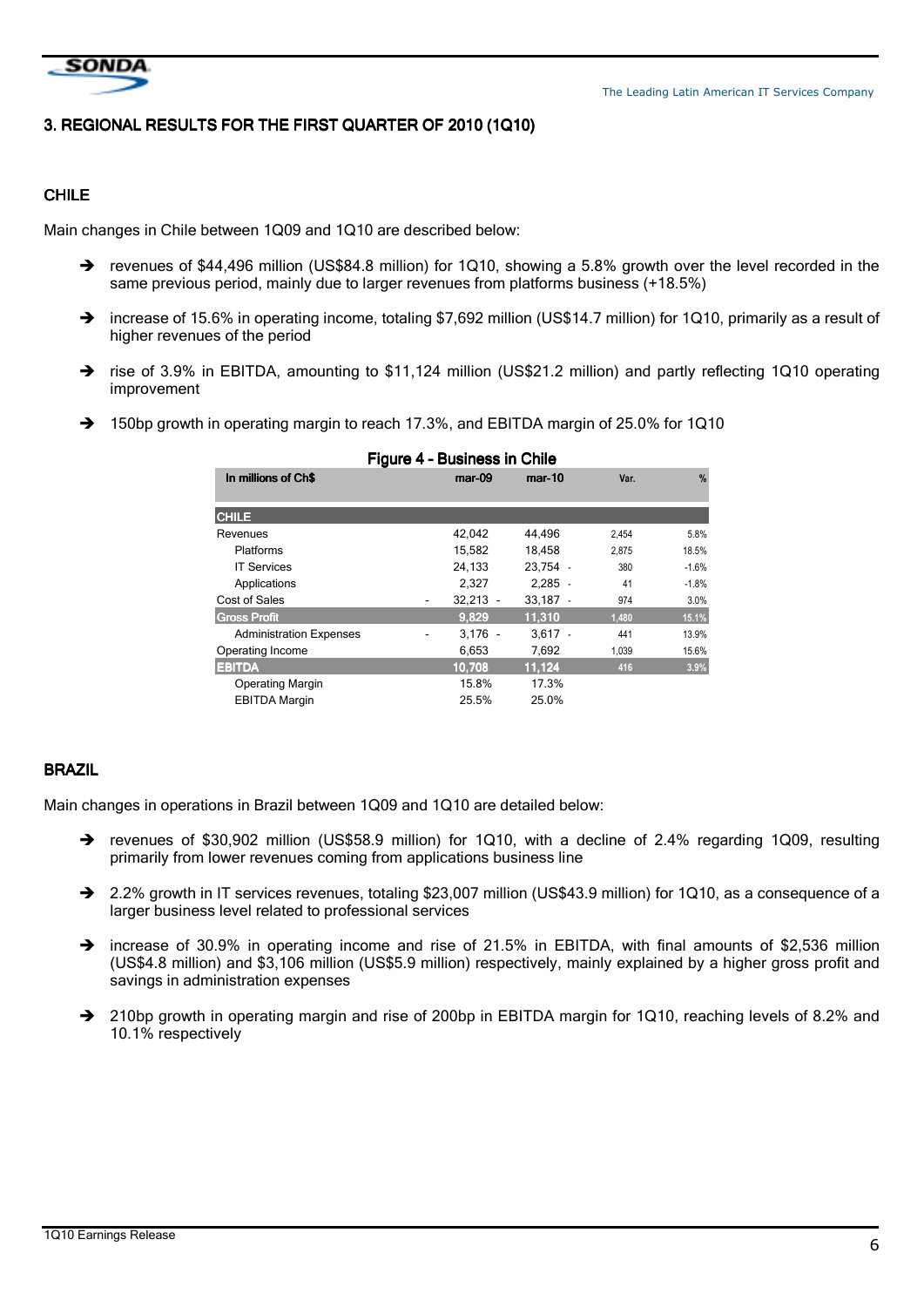

#### The Leading Latin American IT Services Company

| וואסוט ווו כּכּסוווּכּטט ־ ט סווען ו |                          |            |            |       |               |  |  |  |
|--------------------------------------|--------------------------|------------|------------|-------|---------------|--|--|--|
| In millions of Ch\$                  |                          | $mar-09$   | $mar-10$   | Var.  | $\frac{9}{6}$ |  |  |  |
| <b>BRAZIL</b>                        |                          |            |            |       |               |  |  |  |
| Revenues                             |                          | 31,664     | $30,902 -$ | 762   | $-2.4%$       |  |  |  |
| <b>Platforms</b>                     |                          | 151        | 163        | 12    | 7.8%          |  |  |  |
| <b>IT Services</b>                   |                          | 22,520     | 23.007     | 487   | 2.2%          |  |  |  |
| Applications                         |                          | 8.994      | 7,732 -    | 1,261 | $-14.0%$      |  |  |  |
| Cost of Sales                        | $\overline{\phantom{0}}$ | $25.752 -$ | 24.481     | 1,271 | $-4.9%$       |  |  |  |
| <b>Gross Profit</b>                  |                          | 5.913      | 6,421      | 508   | 8.6%          |  |  |  |
| <b>Administration Expenses</b>       |                          | $3.975 -$  | 3,885      | 90    | $-2.3%$       |  |  |  |
| Operating Income                     |                          | 1,937      | 2,536      | 599   | 30.9%         |  |  |  |
| <b>EBITDA</b>                        |                          | 2.556      | 3,106      | 550   | 21.5%         |  |  |  |
| <b>Operating Margin</b>              |                          | 6.1%       | 8.2%       |       |               |  |  |  |
| <b>EBITDA Margin</b>                 |                          | 8.1%       | 10.1%      |       |               |  |  |  |
|                                      |                          |            |            |       |               |  |  |  |

#### Figure 5 5– Business in Brazil in Brazil

#### **MEXICO**

Main changes in Mexico between 1Q09 and 1Q10 are described below:

- → 19.8% growth in revenues, with a final amount of \$4,674 million (US\$8.9 million) for 1Q10, mainly reflecting increased revenues coming from both IT services business (+24.2%), especially outsourcing and professional services, and applications business (+517.8%), mainly maintenance services for SAP licenses
- → rise of 22.2% in operating income, totaling \$424 million (US\$0.8 million) for 1Q10, mostly due to a larger gross profit
- → 19.6% increase in EBITDA regarding 1Q09, with a final amount of \$493 million (US\$0.9 million) for 1Q10
- operating margin of 9.1% and EBITDA margin of 10.6% for 1Q10, showing similar levels when compared to the same previous period

| Figure 6 - Business in Mexico  |                  |                             |      |               |  |  |
|--------------------------------|------------------|-----------------------------|------|---------------|--|--|
| In millions of Ch\$            | mar-09<br>mar-10 |                             | Var. | $\frac{9}{6}$ |  |  |
|                                |                  |                             |      |               |  |  |
| <b>MEXICO</b>                  |                  |                             |      |               |  |  |
| Revenues                       | 3,902            | 4,674                       | 772  | 19.8%         |  |  |
| Platforms                      | 609              | $366 -$                     | 243  | $-39.9%$      |  |  |
| <b>IT Services</b>             | 3,249            | 4,036                       | 787  | 24.2%         |  |  |
| Applications                   | 44               | 272                         | 228  | 517.8%        |  |  |
| Cost of Sales                  | 3,058<br>-       | $3,598 -$<br>$\blacksquare$ | 540  | 17.7%         |  |  |
| <b>Gross Profit</b>            | 844              | 1.076                       | 232  | 27.4%         |  |  |
| <b>Administration Expenses</b> | 497 -            | $652 -$                     | 155  | 31.1%         |  |  |
| Operating Income               | 347              | 424                         | 77   | 22.2%         |  |  |
| <b>EBITDA</b>                  | 412              | 493                         | 81   | 19.6%         |  |  |
| <b>Operating Margin</b>        | 8.9%             | 9.1%                        |      |               |  |  |
| <b>EBITDA Margin</b>           | 10.6%            | 10.6%                       |      |               |  |  |

#### OPLA (Other countries in Latin America)

Main changes in operations in the OPLA region (other Latin American countries), including Argentina, Colombia, Costa Rica, Ecuador, Peru and Uruguay, are detailed below:

→ revenues of \$8,379 million (US\$16.0) for 1Q10, with a change of -15.0% regarding 1Q09, due primarily to higher revenues from IT services business (+9.8%) offset by lower revenues coming from both platforms business (- 28.5%) and applications business (-35.0%)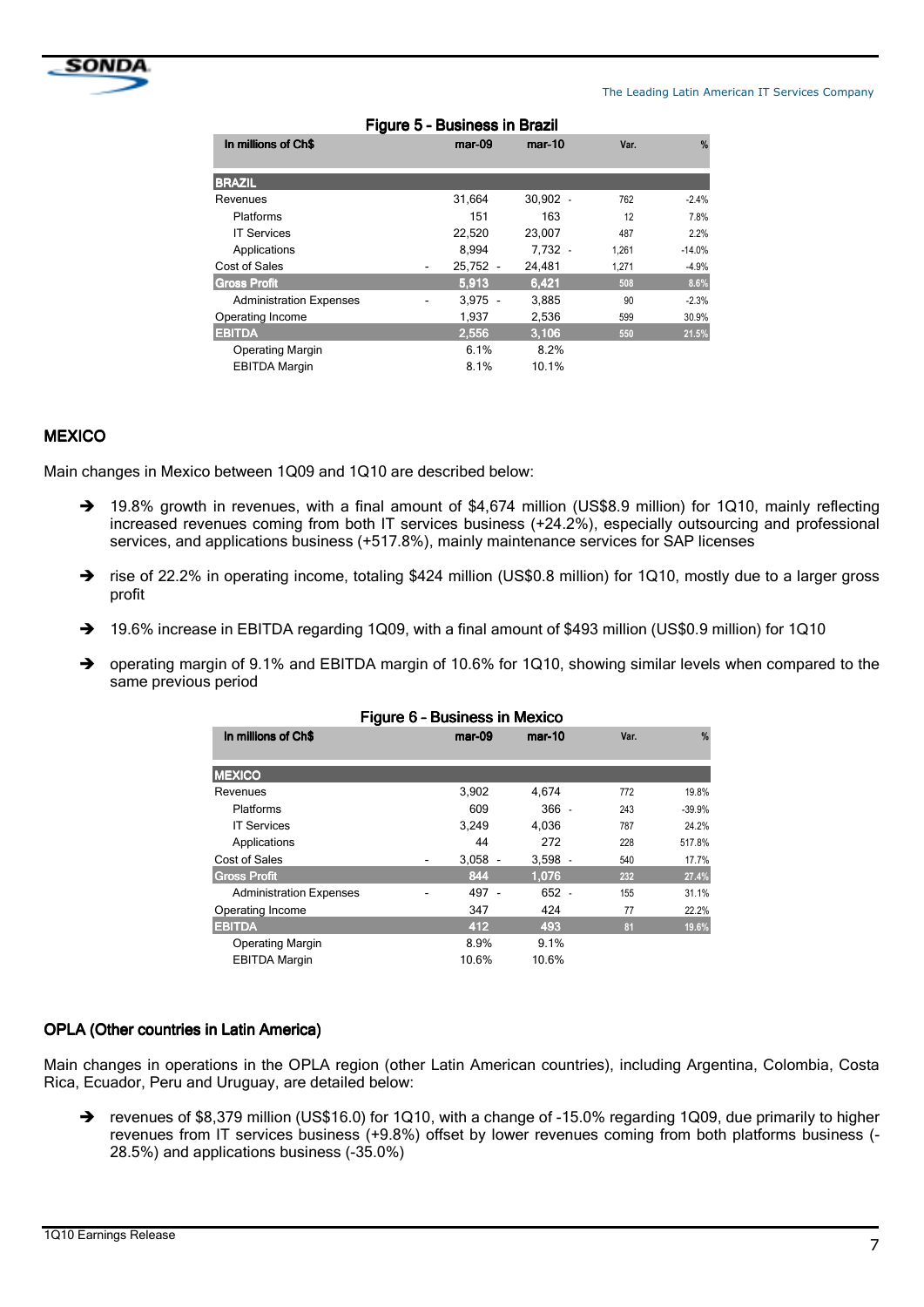

- $\rightarrow$  higher revenues in IT services business line generated mainly by Colombia (+\$503 million equivalent to US\$1.0 million), Costa Rica (+\$118 million equivalent to US\$0.2 million) and Peru (+\$102 million equivalent US\$0.2 million)
- → lower revenues from platforms business mostly explained by a lower business level in Ecuador (-\$482 million equivalent to US\$0.9 million) and Argentina (-\$266 million equivalent to US\$0.5 million)
- → operating income of \$115 million (US\$0.2 million) and EBITDA of \$539 million (US\$1.0 million) for 1Q10, as a result of lower revenues coupled with higher costs and expenses incurred in the implementation of new projects awarded during recent months
- $\rightarrow$ operating margin of 1.4% and EBITDA margin of 6.4% for 1Q10

| Figure 7 - Business in OPLA    |           |           |       |          |  |  |  |
|--------------------------------|-----------|-----------|-------|----------|--|--|--|
| In millions of Ch\$            | $mar-09$  | mar-10    | Var.  | $\%$     |  |  |  |
| <b>OPLA</b>                    |           |           |       |          |  |  |  |
| Revenues                       | 9,863     | 8,379 -   | 1.484 | $-15.0%$ |  |  |  |
| Platforms                      | 4,493     | $3.213 -$ | 1.280 | $-28.5%$ |  |  |  |
| <b>IT Services</b>             | 3,737     | 4,105     | 368   | 9.8%     |  |  |  |
| Applications                   | 1,633     | $1.061 -$ | 572   | $-35.0%$ |  |  |  |
| Cost of Sales                  | $8,143 -$ | 7,235     | 908   | $-11.2%$ |  |  |  |
| <b>Gross Profit</b>            | 1.720     | $1.145 -$ | 575   | $-33.5%$ |  |  |  |
| <b>Administration Expenses</b> | $1.014 -$ | $1,029 -$ | 16    | 1.6%     |  |  |  |
| Operating Income               | 707       | 115 -     | 591   | $-83.7%$ |  |  |  |
| <b>EBITDA</b>                  | 1.165     | $539 -$   | 626   | $-53.7%$ |  |  |  |
| <b>Operating Margin</b>        | 7.2%      | 1.4%      |       |          |  |  |  |
| <b>EBITDA Margin</b>           | 11.8%     | 6.4%      |       |          |  |  |  |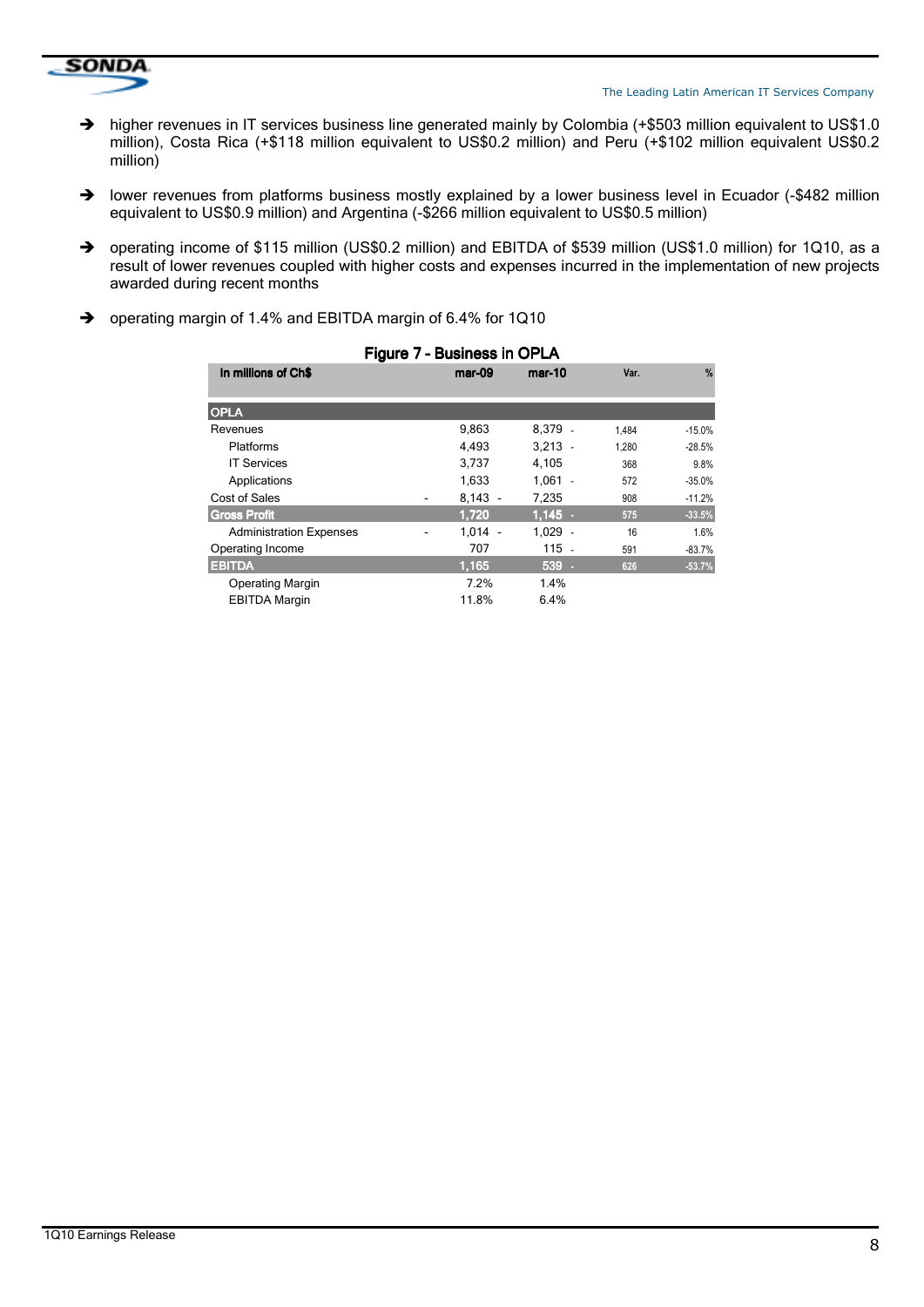

| Figure 8 - Regional Summary for 1Q10 |  |            |            |       |               |  |  |
|--------------------------------------|--|------------|------------|-------|---------------|--|--|
| In millions of Ch\$                  |  | mar-09     | $mar-10$   | Var.  | $\frac{9}{6}$ |  |  |
| <b>CHILE</b>                         |  |            |            |       |               |  |  |
| Revenues                             |  | 42,042     | 44,496     | 2,454 | 5.8%          |  |  |
| Platforms                            |  | 15,582     | 18,458     | 2,875 | 18.5%         |  |  |
| <b>IT Services</b>                   |  | 24,133     | 23,754 -   | 380   | $-1.6%$       |  |  |
| Applications                         |  | 2,327      | $2,285 -$  | 41    | $-1.8%$       |  |  |
| Cost of Sales                        |  | $32,213 -$ | 33,187 -   | 974   | 3.0%          |  |  |
| <b>Gross Profit</b>                  |  | 9,829      | 11,310     | 1,480 | 15.1%         |  |  |
| <b>Administration Expenses</b>       |  | $3,176 -$  | 3,617 -    | 441   | 13.9%         |  |  |
| Operating Income                     |  | 6,653      | 7,692      | 1.039 | 15.6%         |  |  |
| <b>EBITDA</b>                        |  | 10,708     | 11,124     | 416   | 3.9%          |  |  |
| <b>Operating Margin</b>              |  | 15.8%      | 17.3%      |       |               |  |  |
| <b>EBITDA Margin</b>                 |  | 25.5%      | 25.0%      |       |               |  |  |
| <b>BRAZIL</b>                        |  |            |            |       |               |  |  |
| Revenues                             |  | 31,664     | $30,902 -$ | 762   | $-2.4%$       |  |  |
| Platforms                            |  | 151        | 163        | 12    | 7.8%          |  |  |
| <b>IT Services</b>                   |  | 22,520     | 23,007     | 487   | 2.2%          |  |  |
| Applications                         |  | 8,994      | 7,732 -    | 1,261 | $-14.0%$      |  |  |
| <b>Cost of Sales</b>                 |  | 25,752 -   | 24,481     | 1,271 | $-4.9%$       |  |  |
| <b>Gross Profit</b>                  |  | 5,913      | 6,421      | 508   | 8.6%          |  |  |
| <b>Administration Expenses</b>       |  | $3,975 -$  | 3,885      | 90    | $-2.3%$       |  |  |
| Operating Income                     |  | 1,937      | 2,536      | 599   | 30.9%         |  |  |
| <b>EBITDA</b>                        |  | 2,556      | 3,106      | 550   | 21.5%         |  |  |
| <b>Operating Margin</b>              |  | 6.1%       | 8.2%       |       |               |  |  |
| <b>EBITDA Margin</b>                 |  | 8.1%       | 10.1%      |       |               |  |  |
| <b>MEXICO</b>                        |  |            |            |       |               |  |  |
| Revenues                             |  | 3,902      | 4,674      | 772   | 19.8%         |  |  |
| Platforms                            |  | 609        | 366 -      | 243   | $-39.9%$      |  |  |
| <b>IT Services</b>                   |  | 3,249      | 4,036      | 787   | 24.2%         |  |  |
| Applications                         |  | 44         | 272        | 228   | 517.8%        |  |  |
| <b>Cost of Sales</b>                 |  | $3,058 -$  | $3,598 -$  | 540   | 17.7%         |  |  |
| <b>Gross Profit</b>                  |  | 844        | 1,076      | 232   | 27.4%         |  |  |
| <b>Administration Expenses</b>       |  | 497 -      | 652 -      | 155   | 31.1%         |  |  |
| Operating Income                     |  | 347        | 424        | 77    | 22.2%         |  |  |
| <b>EBITDA</b>                        |  | 412        | 493        | 81    | 19.6%         |  |  |
| <b>Operating Margin</b>              |  | 8.9%       | 9.1%       |       |               |  |  |
| <b>EBITDA Margin</b>                 |  | 10.6%      | 10.6%      |       |               |  |  |
| <b>OPLA</b>                          |  |            |            |       |               |  |  |
| Revenues                             |  | 9,863      | 8,379 -    | 1,484 | $-15.0%$      |  |  |
| Platforms                            |  | 4,493      | $3,213 -$  | 1,280 | $-28.5%$      |  |  |
| <b>IT Services</b>                   |  | 3,737      | 4,105      | 368   | 9.8%          |  |  |
| Applications                         |  | 1,633      | $1,061 -$  | 572   | $-35.0%$      |  |  |
| Cost of Sales                        |  | $8,143 -$  | 7,235      | 908   | $-11.2%$      |  |  |
| <b>Gross Profit</b>                  |  | 1,720      | $1,145$ .  | 575   | $-33.5%$      |  |  |
| <b>Administration Expenses</b>       |  | $1,014 -$  | $1,029 -$  | 16    | 1.6%          |  |  |
| Operating Income                     |  | 707        | 115        | 591   | $-83.7%$      |  |  |
| <b>EBITDA</b>                        |  | 1,165      | 539.       | 626   | $-53.7%$      |  |  |
| <b>Operating Margin</b>              |  | 7.2%       | 1.4%       |       |               |  |  |
| <b>EBITDA Margin</b>                 |  | 11.8%      | 6.4%       |       |               |  |  |
| <b>CONSOLIDATED TOTAL</b>            |  |            |            |       |               |  |  |
| Revenues                             |  | 87,472     | 88,452     | 980   | 1.1%          |  |  |
| Platforms                            |  | 20,835     | 22,200     | 1,365 | 6.5%          |  |  |
| <b>IT Services</b>                   |  | 53,639     | 54,901     | 1,262 | 2.4%          |  |  |
| Applications                         |  | 12,997     | 11,350 -   | 1,647 | $-12.7%$      |  |  |
| Cost of Sales                        |  | 69,165 -   | 68,500     | 665   | $-1.0%$       |  |  |
| <b>Gross Profit</b>                  |  | 18,307     | 19,951     | 1,645 | 9.0%          |  |  |
| <b>Administration Expenses</b>       |  | 8,663 -    | 9,184 -    | 521   | 6.0%          |  |  |
| Operating Income                     |  | 9,644      | 10,768     | 1,124 | 11.7%         |  |  |
| <b>EBITDA</b>                        |  | 14,841     | 15,262     | 421   | 2.8%          |  |  |
| <b>Operating Margin</b>              |  | 11.0%      | 12.2%      |       |               |  |  |
| <b>EBITDA Margin</b>                 |  | 17.0%      | 17.3%      |       |               |  |  |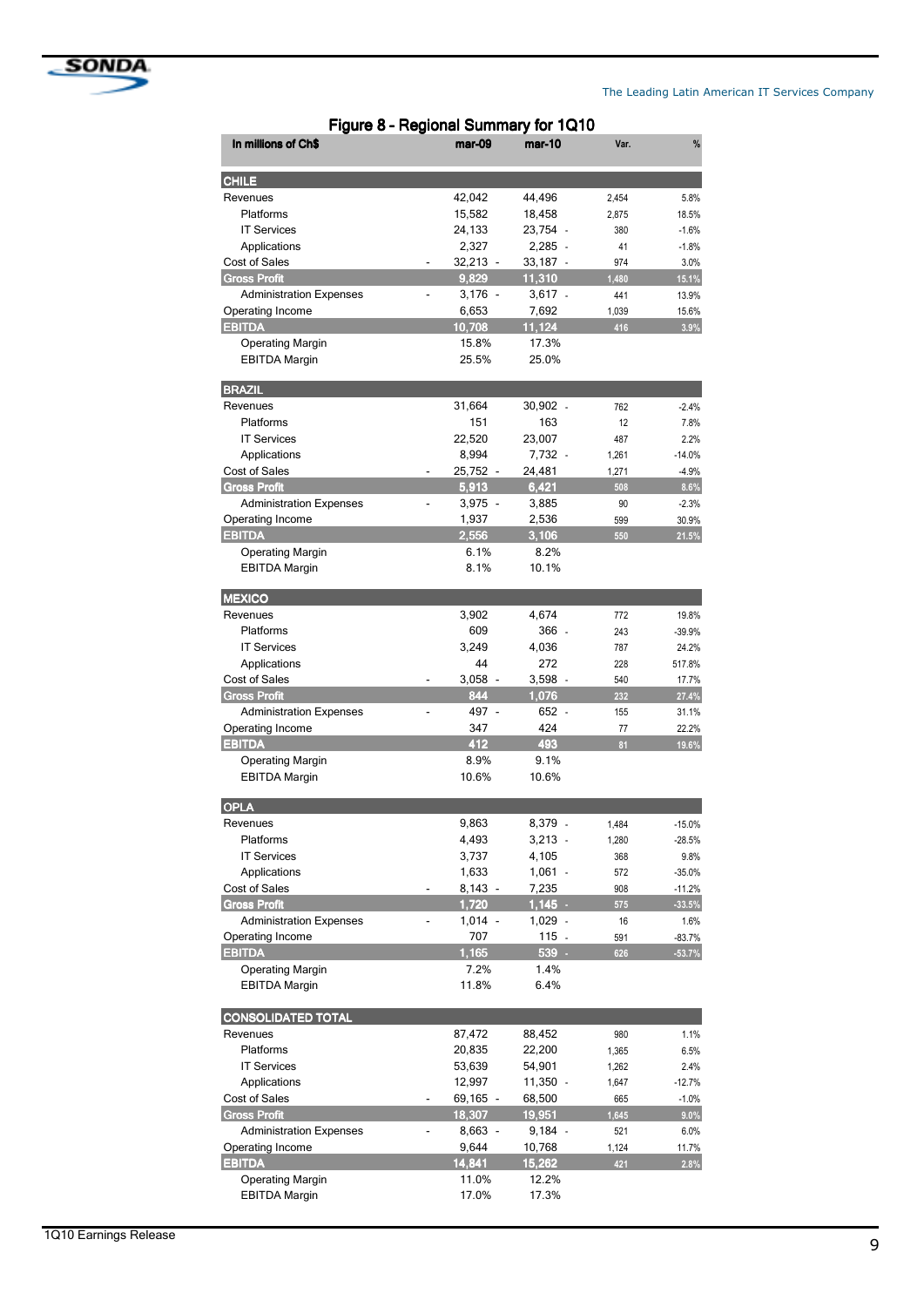

### 4. ANALYSIS OF CONSOLIDATED BALANCE SHEET

#### ASSETS

Total assets amounted to \$468,458 million (US\$893.2 million) for 1Q10, with a rise of 3.3% when compared to Dec'09 (12M09). This was mainly the result of 5.8% growth in current assets, which totalled \$ 267,401 million (US\$509.9 million) in 1Q10. Main issues behind this increase were:

- → rise of 153.8% in other current financial assets account, reaching a balance of \$39,070 million (US\$74.5 million) at 1Q10, mainly as a result of an increased availability of funds invested in various financial instruments
- → 40.9% increase in inventories account related to a greater business level and ongoing projects, with a final value of \$18,223 million (US\$34.7 million) at 1Q10
- → 25.8% of growth in current tax assets account, with a balance of \$15,655 million (US\$29.8 million) at 1Q10

The company continued showing a comfortable liquidity position during 1Q10, with a current ratio of 3.19x and a quick ratio of 2.42x. On the other hand, working capital grew by 4.9% when passing from \$174,867 million (US\$333,4 million) in 12M09 to \$183,508 million (US\$349,9 millions) in 1Q10.

#### **LIABILITIES**

Liabilities totaled \$172,697 million (US\$329.3 million) for 1Q10, reflecting a rise of 3.9% regarding 12M09, as a consequence of an increase of 7.7% in current liabilities. These liabilities reached a final balance of \$83,894 million (US\$160.0 million) for 1Q10 and their main changes are presented below:

- $\rightarrow$  45.6% growth in current tax liabilities account regarding 12M09, with a final amount of \$7,890 million (US\$15.0 million) at 1Q10
- $\rightarrow$  rise of 23.8% in other current non-financial liabilities, totaling \$27,137 million (US\$51.7 million) at 1Q10, primarily reflecting higher balances in both deferred revenues and dividends payable accounts when compared to 12M09

Debt level remained at a low level during the first quarter of 2010, with financial leverage (D/E) of 0.59x for 1Q10 and a financial-expenses-coverage ratio of 13.74x.

# SHAREHOLDERS' EQUITY

Shareholders' equity amounted to \$292,687 million (US\$558.1 million) for 1Q10, with a growth of 3.3% regarding 12M09. This increase was mostly due to a 76.3% upturn in reserves account balance, which passed from a loss of US\$16,336 million (US\$31.1 million) for 12M09 to one of US\$3,874 million (US\$7.4 million) for 1Q10.

In terms of annualized profitability, ROE rose by 250bp when compared to 12M09 and reached 13.9% for 1Q10, while ROA grew by 170bp to reach 9.2%. Both indicators exceeded those recorded in 12M09, primarily as a result of the higher annualized net income so far this year 2010.